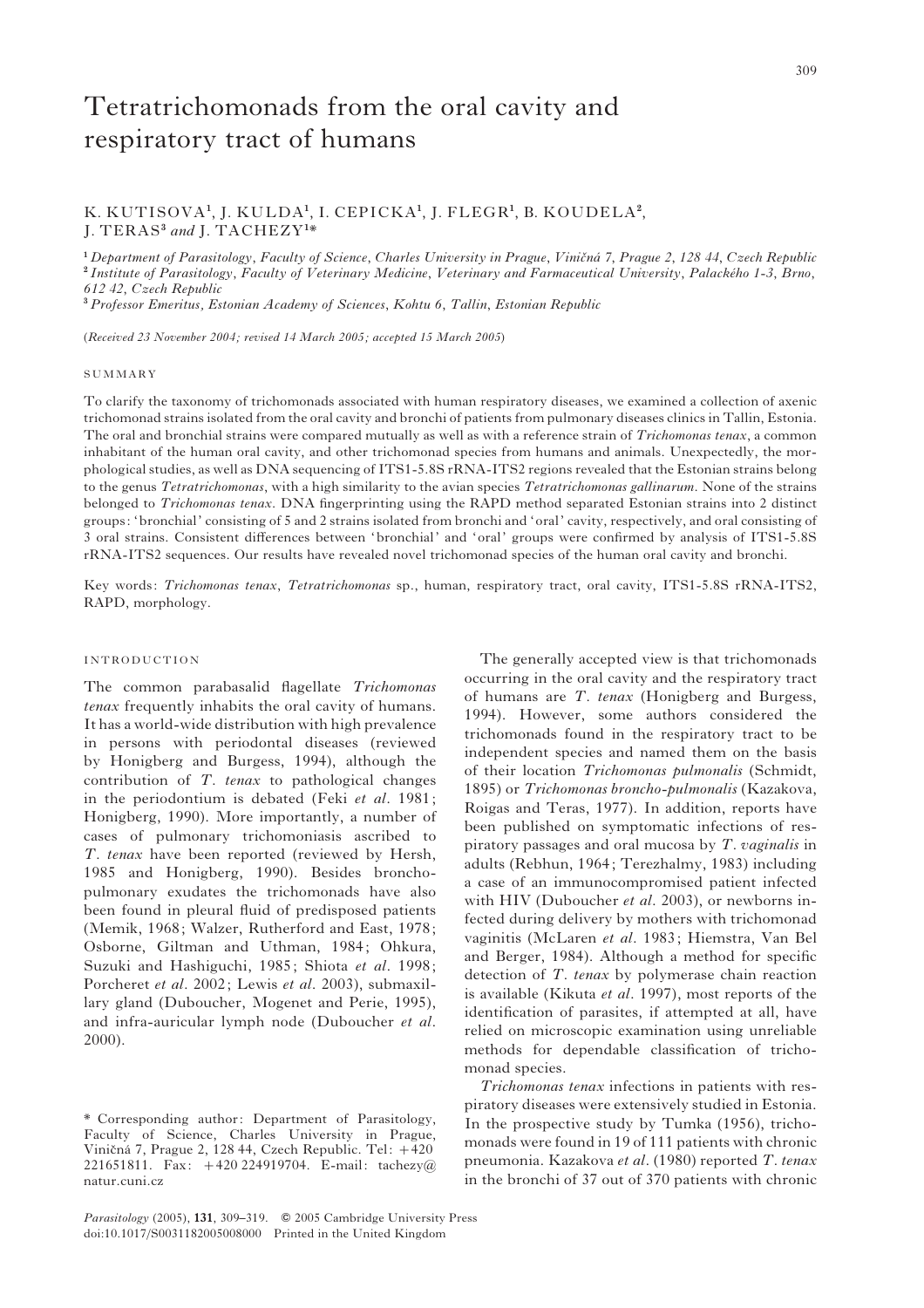Table 1. List of trichomonad strains

| No. | Species                                 | Strain           | Host                              | Origin                                    |
|-----|-----------------------------------------|------------------|-----------------------------------|-------------------------------------------|
| 1   | Tetratrichomonas sp.                    | TXB1             | Human (bronchi)                   | Tallin, Estonia, 1975                     |
| 2   | Tetratrichomonas sp.                    | TX <sub>B2</sub> | Human (bronchi)                   | Tallin, Estonia, 1976                     |
| 3   | Tetratrichomonas sp.                    | TXB3             | Human (bronchi)                   | Tallin, Estonia, 1976                     |
| 4   | Tetratrichomonas sp.                    | TXB4             | Human (bronchi)                   | Tallin, Estonia, 1977                     |
| 5   | Tetratrichomonas sp.                    | TXB5             | Human (bronchi)                   | Tallin, Estonia, 1977                     |
| 6   | Tetratrichomonas sp.                    | TXO <sub>6</sub> | Human (oral cavity)               | Tallin, Estonia, 1964                     |
| 7   | Tetratrichomonas sp.                    | TXO7             | Human (oral cavity)               | Tallin, Estonia, 1973                     |
| 8   | Tetratrichomonas sp.                    | TXO8             | Human (oral cavity)               | Tallin, Estonia, 1975                     |
| 9   | Tetratrichomonas sp.                    | TXO <sub>9</sub> | Human (oral cavity)               | Tallin, Estonia, 1977                     |
| 10  | Tetratrichomonas sp.                    | TXO10            | Human (oral cavity)               | Tallin, Estonia, 1977                     |
| 11  | Trichomonas vaginalis                   | TV10-02          | Human (vagina)                    | Prague, Czech Republic, 1973              |
| 12  | Trichomonas vaginalis                   | TV5-27           | Human (vagina)                    | Prague, Czech Republic, 1973              |
| 13  | Trichomonas vaginalis                   | TV85-08          | Human (vagina)                    | Prague, Czech Republic, 1973              |
| 14  | Trichomonas vaginalis                   | <b>FF28</b>      | Human (vagina)                    | Bratislava, Slovakia, 1987                |
| 15  | Trichomonas vaginalis                   | <b>SBO</b>       | Human (vagina)                    | Gothenburg, Sweden, 1979                  |
| 16  | Trichomonas gallinae                    | <b>TGK</b>       | Columba livia f. domestica (crop) | Prague, Czech Republic, 1994              |
| 17  | Tritrichomonas foetus                   | <b>LUB</b>       | <i>Bos taurus</i> (rectum)        | Lublin, Poland, 1965                      |
| 18  | Pentatrichomonas hominis                | $HOM-V3$         | Human (faeces)                    | Da Nang, Vietnam, 1988                    |
| 19  | Trichomonas tenax,<br><b>ATTC 30207</b> | $HS-4:NIH$       | Human (oral cavity)               | Maryland, USA, 1959                       |
| 20  | Tetratrichomonas gallinarum             | ZPA <sub>2</sub> | Anas platyrhynchos                | České Budêjovice,<br>Czech Republic, 1985 |
| 21  | Tetratrichomonas gallinarum             | $1 - 11 - M2$    | Meleagris gallopavo               | Brno, Czech Republic, 1971                |
| 22  | Tetratrichomonas gallinarum             | Z26/7            | Gallus gallus (beak)              | Brno, Czech Republic, 1972                |
| 23  | Tetratrichomonas prowazeki              | <b>SL</b>        | Anguis fragilis                   | Vrchlabí, Czech Republic, 1996            |
| 24  | Tetratrichomonas limacis                | <b>LMA</b>       | Limax maximus                     | Kamberk, Czech Republic, 1999             |
| 25  | Trichomonas canistomae                  | <b>BRIXI</b>     | Canis familiaris                  | Kladno, Czech Republic, 1999              |

pneumonia and bronchitis. Sardis et al. (1983) found trichomonads in the bronchi of 16 out of 30 patients with various pulmonary diseases. These investigators successfully established several axenic isolates of oral trichomonads from asymptomatic patients (Teras et al. 1970; Teras, Kumm and Kallas, 1972), as well as from bronchi, sputum and oral cavity of patients suffering from different chronic pulmonary diseases (Kazakova et al. 1980, 1985). These isolates were used in comparative serological studies involving both sera of patients with pulmonary trichomoniasis (Roigas et al. 1980; Kazakova et al. 1985) and polyclonal rabbit antibodies raised against representative isolates. The results obtained with the aid of complement fixation reaction, immunofluorescence, and agglutination revealed distinct serotypes among these organisms and showed considerable differences between the strains isolated from the bronchi and those from the oral cavity. Interestingly, antigenic differences were demonstrated even between bronchial and oral isolates obtained from a single patient. On the basis of these results the authors suggested that bronchial and oral trichomonads belonging to different serotypes may represent different subspecies (Kazakova et al. 1980, 1985) if not species (Kazakova et al. 1977).

In the present study, the oral and bronchial strains of human trichomonads isolated and axenized in Estonia by Teras and colleagues (1980) were compared mutually as well as with a  $T$ . tenax reference

strain and other trichomonad species from humans and animals with the aim being to clarify the taxonomy of trichomonads associated with human respiratory diseases. Surprisingly, genetic analysis as well as morphological observations revealed that the archival Estonian strains, of both oral and bronchial origin, are distinct from  $T$ . tenax and belong to the genus Tetratrichomonas that has not previously been reported as a human parasite.

#### MATERIALS AND METHODS

#### Organisms and cultivation

The Estonian strains were isolated from patients suffering from different chronic pulmonary diseases at the State Antituberculosis Dispensary and the Pulmonary Disease Department, Institute of Experimental and Clinical Medicine, Tallin, Estonia between 1964 and 1977 (Teras et al. 1980) (Table 1). The strains TXB1–TXB5 were isolated by means of bronchoscopy, and strains TXO6–TXO10 were isolated from oral cavity or sputum. Samples containing trichomonads were initially inoculated to Locke-egg-serum double phase medium LSM-2 (Wantland, Wantland and Winquist, 1963) without antibiotics, and maintained at  $37\,^{\circ}\text{C}$ . The cultures were axenized using TT1 medium (Teras et al. 1970) as described by Kazakova et al. (1985). After the transfer to the Prague laboratory, the strains were adapted to the TYM medium (Clark and Diamond,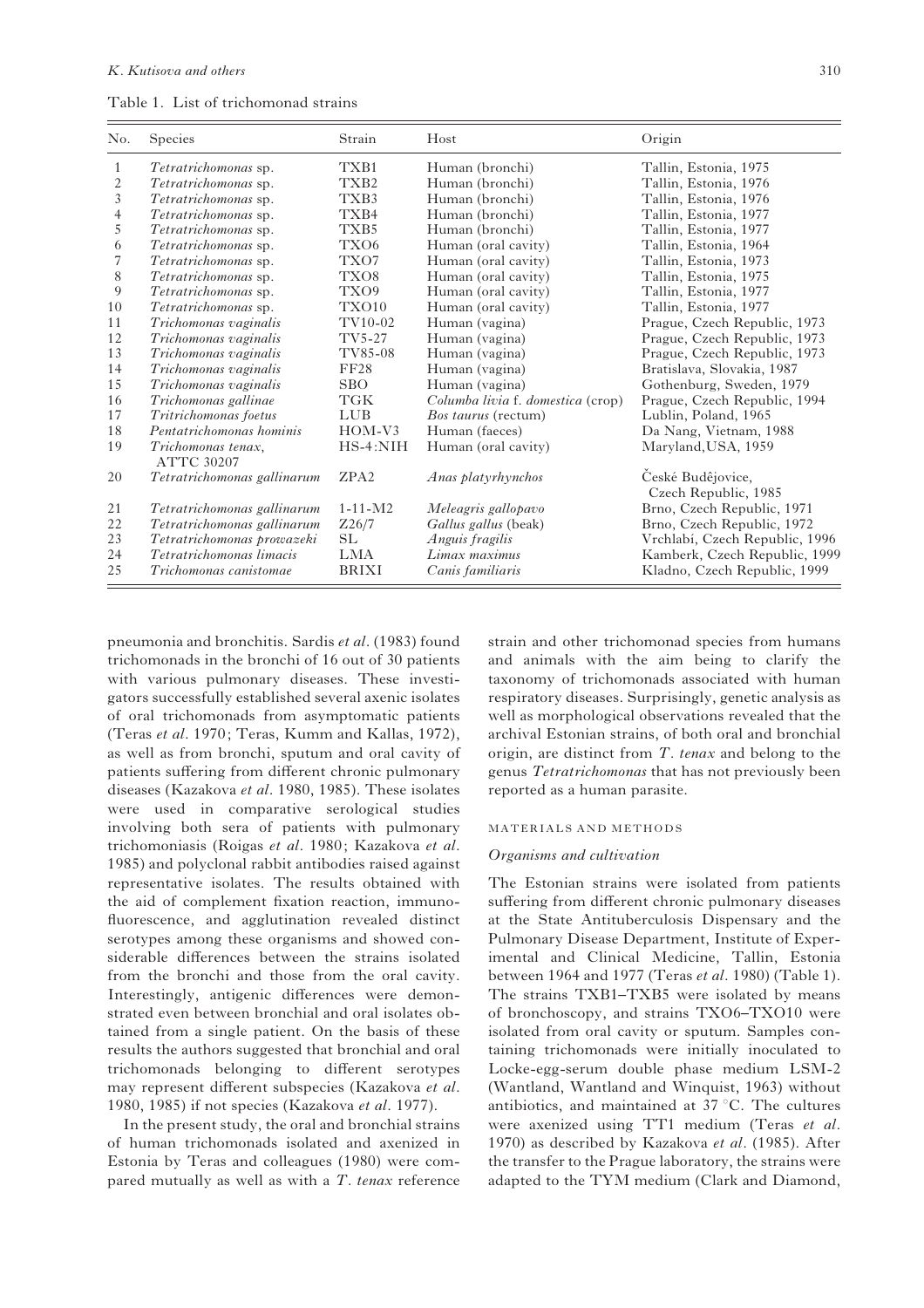#### Tetratrichomonads of humans 311

2002), cryopreserved and stored in liquid nitrogen. Other trichomonad strains (Table 1) were grown in axenic culture except for Trichomonas canistomae, Tetratrichomonas limacis and Tetratrichomonas prowazeki that were cultivated xenically. The axenic strains were grown in TYM medium (Clark and Diamond, 2002) at pH 6.2 (Trichomonas vaginalis), or pH 7.2 (all other strains) at 37 °C. The TYSGM medium (Clark and Diamond, 2002) without mucin and with the addition of rice starch was used for xenic cultures that were maintained at  $37 \degree C$  (T. *canistomae*) or 26 °C (*T. limacis*, and *T. prowazeki*). These strains are available at the Department of Parasitology, Faculty of Science, Charles University in Prague.

#### Light microscopy

Moist films of trichomonads were spread onto coverslips that were fixed in Hollande's fluid and stained with protargol as described previously (Tachezy *et al.* 2002).

# DNA isolation

Genomic DNA was isolated from trichomonads using the method of guanidium thiocyanate or guanidium chloride extraction (Pramanick, Forstova´ and Pivec, 1976; Tachezy et al. 2002). DNA isolated from strain numbers 12–15 and 18 (see Table 1) was kindly provided by Vladimír Hampl (Charles University, Prague).

# Random amplified polymorphic DNA (RAPD) analysis

Random oligonucleotides (10-mers) (RAPD Primer set #2, http://www.michaelsmith.ucb.ca/services/ NAPSPrimer\_Sets/Primers.pdf) were obtained from the University of British Columbia, Vancouver, Canada. Each primer (UBC157, UBC173, UBC174, UBC 175, UBC177, UBC178, UBC188, UBC190, UBC194) provided distinct patterns of amplified DNA fragments. DNA amplifications were performed in PTC-200 thermocycler (MJ Research) using the following parameters: initial denaturation at 94 °C, 5 min; 35 cycles of 40 s at 92 °C, 40 s at 32 °C, and 90 s at 72 °C; 9 min. final step at 72 °C. Reaction mixtures consisted of 50 ng DNA, 10 pmol of primer, 5 mM  $MgCl<sub>2</sub>$ , 400  $\mu$ M of each of dNTPs, PCR reaction buffer, and 5 units of Taq Polymerase (Promega) in a total volume of  $50 \mu$ l. PCR products were separated in a  $2\%$  (w/v) agarose gel at 80 V for 6 h. Electrophoretic patterns were scored according to Tachezy et al. (2002). FreeTree program (Hampl, Pavlicek and Flegr, 2001) was used for construction of trees and for computation of bootstrap values. Genetic distances of samples were computed from

Nei-Li's coefficient of similarity (Nei and Li, 1979) and the tree was constructed by the neighbor-joining method (Saitou and Nei, 1987). Bootstrap values were computed for every node of the dendrogram based on 1000 resamplings.

# Amplification and cloning of internal transcribed spacer (ITS) regions and 5.8S ribosomal RNA genes

Primers and conditions for DNA amplification of the ITS1-5.8S rRNA-ITS2 region were adapted from Felleisen (1997). DNA was amplified using primers complementary to conserved regions near to the  $3'$ end of the small subunit of the ribosomal RNA gene (ITSR: 5'-TTC AGT TCA GCG GGT CTT CC), and at the 5'-end of the large subunit of the ribosomal RNA gene (ITSF: 5'-GTA GGT GAA CCT GCC GTT GG). The PCR products of 370–500 bp were separated in a  $2\%$  (w/v) agarose gel, extracted from the gel by means of a QIAquick Gel Extraction Kit (Qiagen, Hilden, Germany), and subcloned using an Original TA Cloning Kit (Invitrogen, Carlsbad, CA, USA). Selected clones were sequenced in both directions using  $T3/T7\alpha$  and M13 primers. ITS regions of T. gallinarum strain numbers 20–22 were sequenced directly from PCR products using the ITSF and ITSR primers. The sequences of strain numbers 3, 5–9, 20–25, were submitted to GenBank (National Center of Biotechnology Information) under accession numbers: Estonian strains – AY244641 (TXB3), AY244642 (TXB5), AY244644 (TXO6), AY244645 (TXO7), AY244646 (TXO8), AY244643 (TXO9); Tetratrichomonas gallinarum – AY244647 (ZPA2), AY244648 (Z26/7), AY244649 (1-11-M2); Tetratrichomonas prowazeki AY244650; Tetratrichomonas limacis AY244651; and Trichomonas canistomae AY244652.

#### Sequence analysis

Trichomonad sequences of the ITS1-5.8S rRNA-ITS2 regions were obtained directly in this study or from existing sequences in GenBank (Tetratrichomonas sp. DS, AF236105; Tetratrichomonas 1998- 5003, AF340154; Tetratrichomonas 1999-5000, AF342742; Tetratrichomonas 2000-0017, AF342740; Tetratrichomonas tenax, U86615; Trichomonas canistomae, AY244652; Trichomonas gallinae, U86614; Trichomonas vaginalis, U86613; Pentatrichomonas hominis, U86616; Tritrichomonas foetus, U85967; Tritrichomonas suis, U85966; Tritrichomonas mobilensis, U86612). The sequences were aligned using the ClustalX, v. 1.81 program (Thompson et al. 2000) and manually edited using the Bioedit program v. 5.0.0. (Hall, 1999) and MUST program v. 1.0 (Philippe, 1993). All positions containing gaps were removed from the alignment. Phylogenetic trees and distance matrix were constructed using the PHYLIP program, v. 3.6 alpha (Felsenstein, 1997). Bootstrap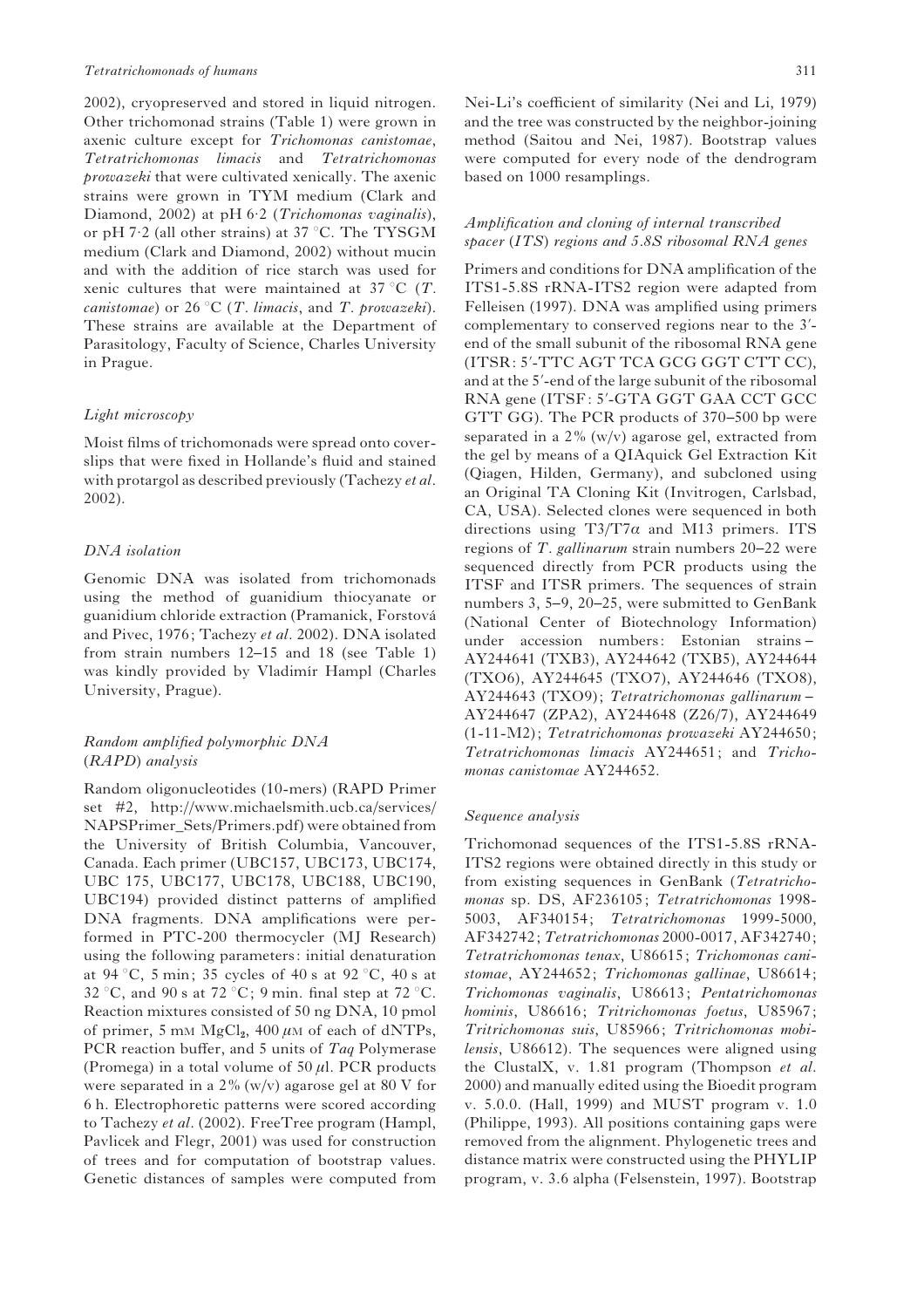analyses were performed with 1000 replicates for each method. Dendrograms were constructed using the methods of neighbor-joining, Maximum Likelihood and Maximum Parsimony.

#### Experimental infections

Protozoan-free turkey poults were used for experimental infections as previously described (Kulda, Suchankova and Svoboda, 1974). Three groups, each containing eight 10-day-old poults, were intercloacally infected with the Estonian strains TXB5 (bronchial) and TXO6 (oral), and by Tetratrichomonas gallinarum strain 1-11-M2 of turkey origin. Infection doses were  $2 \times 250 \,\mu$ l of trichomonads  $(4 \times 10^6 \text{ cells/ml})$  in TYM medium, pH 7.2. A control group of non-infected animals consisted of 6 poults. Each group of poults was maintained separately and fed with coccidiostat-free diet. Birds were sacrificed 7 days after inoculation and their coecal content was examined by microscopy (fresh mounts) and cultivation using TYM medium supplemented with antibiotics (penicillin 2000 I.U./ml and amicacin 300  $\mu$ g/ml). Animal experiments were performed according to Animal Welfare and Animal Protection Protocols of the Ministry of Agriculture of the Czech Republic.

#### RESULTS

## Morphology

Estonian strains isolated either from the respiratory tract (strains TXB1–TXB5) or from the oral cavity and sputum (strain TXO6–TXO10) of humans were of similar morphology. The cells were ellipsoidal or ovoid in shape measuring  $6.5-8.0 \mu m \times 5.0-8.0 \mu m$ . Non-dividing organisms possessed 4 subequal anterior flagella and 1 recurrent flagellum associated with the undulating membrane and continuing as a free posterior flagellum beyond its end. A welldeveloped undulating membrane supported by a relatively stout costa extended for the entire length of the body. The capitulum of the axostyle was spatulate and relatively wide, with the axostylar trunk of uniform diameter along its length protruding posteriorly in a short cone-shaped projection (Fig. 1A). The ellipsoidal nucleus measured  $1.5-1.8 \mu m \times$  $1.0 - 1.5 \mu m$ . The parabasal apparatus was discoid (Fig. 1B), typically with a central granule. From this description it is apparent that the Estonian strains do not belong to the T. tenax species. Their morphological characters conform to the genus Tetratrichomonas, morphologically similar to the avian species Tetratrichomonas gallinarum (Martin and Robertson, 1911), but significantly differ from those of the genus Trichomonas (Table 2). The gross morphology of the Estonian tetratrichomonads and T. tenax is documented in Fig. 1.



Fig. 1. Morphological comparison of Tetratrichomonas sp. and Trichomonas tenax. (A) Cell of Tetratrichomonas sp. – oral strain TXO7. (B–C) Detail of parabasal apparatus of Tetratrichomonas sp. – bronchial strain TXB3. (D) Detail of parabasal apparatus of Trichomonas tenax Hs-4:NIH. (E) Cell of Trichomonas tenax Hs-4:NIH. AF, anterior flagella; Ax, axostyl; C, costa; FPF, free posterior flagellum; N, nucleus; P, pelta; PA, parabasal apparatus; UM, undulating membrane.

## Comparative genetic analysis of bronchial and oral strains by RAPD

As the study of the cell morphology did not reveal any differences between bronchial and oral isolates, analysis of PCR-amplified anonymous DNA fragments was chosen as a more sensitive method. The RAPD analysis separated Estonian strains into 2 distinct groups, each providing characteristic patterns of DNA fragments (Fig. 2). The 'bronchial' group included all 5 bronchial isolates (TXB1– TXB5) as well as 2 isolates collected from oral cavities (TXO9–TXO10). The 'oral' group consisted of 3 oral isolates (TXO6–TXO8). Distinct speciesspecific patterns were observed for Trichomonas vaginalis, Trichomonas gallinae, Pentatrichomonas hominis and Tritrichomonas foetus (Fig. 2). The data from RAPD analyses using all 9 primers, which provided altogether 838 DNA fragments were used for construction of a dendrogram (Fig. 3). The 'bronchial' and 'oral' groups were separated into distinct clades, each with high bootstrap support (100%). The dendrogram also confirmed separation of the Estonian isolates from all other trichomonad species involved in the RAPD analysis including 2 representatives of the genus Trichomonas  $(T. *vaginalis* and T. *gallinae*).$ 

## Analysis of ITS1-5.8S rRNA-ITS2 regions

To establish the taxonomic position of the Estonian strains within the Trichomonadinae subfamily,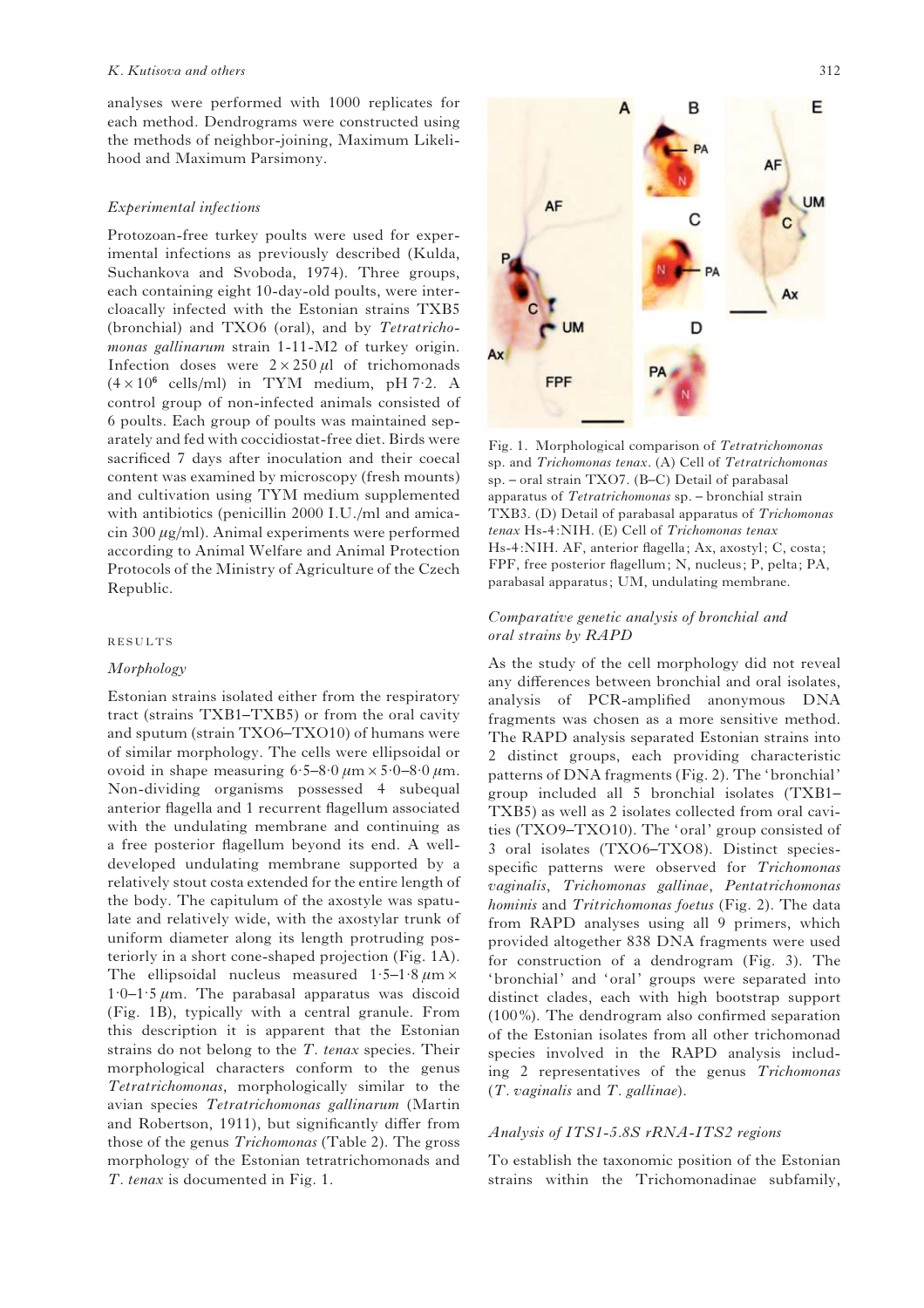| Character           | Trichomonas                                                                  | Tetratrichomonas                                                                         |
|---------------------|------------------------------------------------------------------------------|------------------------------------------------------------------------------------------|
| Anterior flagella   | Four                                                                         | Four                                                                                     |
| Undulating membrane | Shorter than the body                                                        | Extending for a full length of the body                                                  |
| Recurrent flagellum | Associated with the undulating membrane,<br>does not continue behind its end | Associated with the undulating membrane,<br>continues behind its end as a free flagellum |
| Parabasal body      | Rod- or V-shaped                                                             | Typically discoid, often with central granule                                            |

Table 2. Main morphological characters of the genera Trichomonas and Tetratrichomonas



Fig. 2. Results of RAPD amplification with primer UBC 174. Strains TXB1–TXB5 and TXO 9–TXO10 represent the 'bronchial' group, strains TXO6–TXO8 the 'oral' group. For specification of other used strains see Table 1.

sequences of 5.8S rRNA genes and the flanking internal transcribed ITS1 and ITS2 regions were analysed. Complete sequences of ITS1-5.8S rRNA-ITS2 regions of 328 and 330 bp were determined for 3 strains of the 'bronchial' (TXB3, TXB5, TXO9) and the 'oral' (TXO6, TXO7, TXO8) groups, respectively. As the morphological data indicated, these strains belong to the genus Tetratrichomonas. We also determined nucleotide sequences of 3 strains of Tetratrichomonas gallinarum isolated from duck (Anas platyrhynchos), turkey (Meleagris gallopavo), and fowl (Gallus gallus), Tetratrichomonas limacis from garden slug (Limax maximus) and Tetratrichomonas prowazeki from slow worm (Anguis fragilis), the type species of the genus. The set of data further included Tetratrichomonas sp. isolated from duck by Crespo et al. (2001) and 3 tetratrichomonad strains isolated from the bovine preputial cavity (Walker et al. 2003). In addition to tetratrichomonads, the analysis included 4 species of the genus Trichomonas including oral species from a human and a dog, Trichomonas tenax and Trichomonas canistomae, respectively (sequence



Fig. 3. Tree based on RAPD PCR amplification. 'Oral' and 'bronchial' groups of Tetratrichomonas sp. form separate branches supported with high bootstraps, distinct from Trichomonas vaginalis group and other included strains.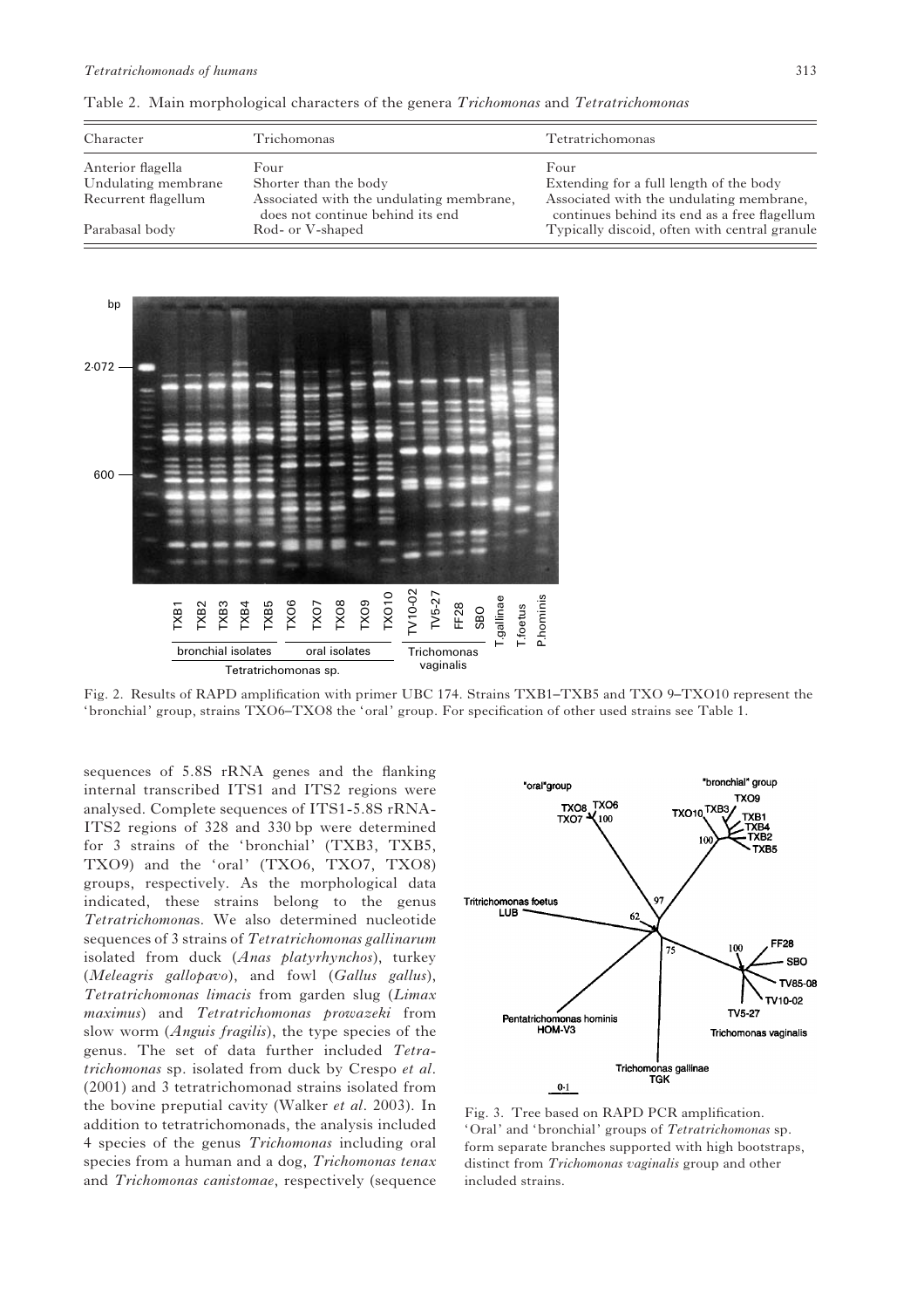

Fig. 4. Trichomonad tree based on comparison of the ITS1-5.8S rRNA-ITS2 region sequences. The tree was constructed using the neighbor-joining/Maximum Likelihood/Maximum Parsimony methods. Asterisks designate nodes with bootstrap values below 50%.

determined in this study), and Pentatrichomonas hominis. Tritrichomonas species were used as the outgroup. The Estonian strains formed 2 closely related subgroups of tetratrichomonad clade corresponding to the 'oral' and 'bronchial' groups revealed by RAPD analysis (Fig. 4). In addition to strains TXB3, TXB5 and TXO9, the 'bronchial' subgroup also included 3 strains of Tetratrichomonas gallinarum (ZPA2, Z26/7, 1-11-M2). The complete nucleotide sequences of all members of this subgroup were 100% identical. Also, no sequence differences were observed among 3 strains of the 'oral' subgroup, which differed from the bronchial group at 9 positions: 2 deletions and 3 transversions (A-C) in the ITS1 region, 2 transitions (C-T and A-G) in the 5.8S rRNA gene, and 1 transition (A-G) and 1 transversion (G-T) in the ITS 2 region (Fig. 5). Interestingly, Tetratrichomonas sp. from a duck was distinct from 3 strains of Tetratrichomonas gallinarum and it was placed as an outgroup to 'oral' and 'bronchial' subgroups. Tetratrichomonads from the bovine preputial cavity formed a separate subgroup that appeared at the sister position of the 'bronchial' and 'oral' subgroups. T. limacis and T. prowazeki formed the most divergent group of all tetratrichomonads containing 2 and 3 insertions, respectively, which were not present in other trichomonad species. As expected, Trichomonas tenax was placed within a separate Trichomonas clade with Trichomonas canistomae as a sister species. These results confirmed that all Estonian strains belong to the genus Tetratrichomonas and indicated that these organisms are closely related to, if not identical with the intestinal parasite of birds, Tetratrichomonas gallinarum.

#### Experimental infections

To examine the infectivity of the human tetratrichomonad strains for avian hosts, the bronchial TXB5 and oral TXO6 strains were inoculated intracloacally into turkey poults. Tetratrichomonas gallinarum strain 1-11-M2 of turkey origin was used as a positive control. The animals were sacrificed 10 days after inoculation and examined at autopsy. All poults inoculated with the control  $T$ . gallinarum strain became infected. They showed watery caecal content containing numerous motile trichomonads. In contrast, both TXB5 and TXO6 strains failed to establish an infection. No trichomonads were observed in a formed caecal contents at microscopic examination, and attempts to re-isolate trichomonads in TYM medium were negative from all birds of these latter groups.

#### DISCUSSION

Genetic analysis as well as morphological examination of axenic trichomonad strains isolated in Estonia from patients with chronic respiratory diseases revealed that these organisms represent novel trichomonad species. All examined Estonian strains showed typical morphology of the genus Tetratrichomonas. They significantly differ from T. tenax, and they were unequivocally separated by RAPD analysis from Trichomonas vaginalis and Pentatrichomonas hominis as well as from 2 pathogenic species from animals Tritrichomonas foetus and Trichomonas gallinae. In a dendrogram based on sequence analysis of the ITS1-5.8S rRNA-ITS2 region, these strains clustered with other members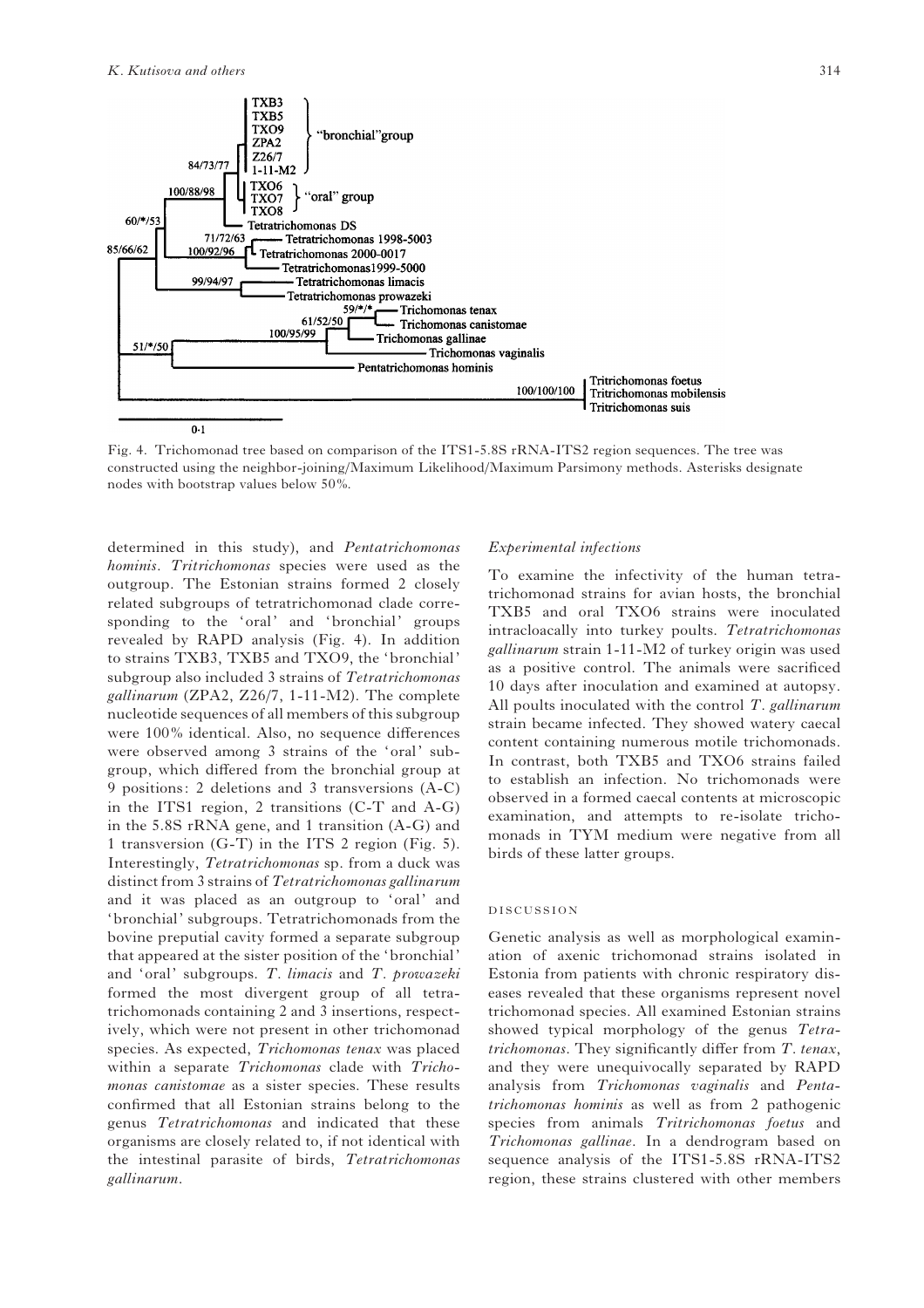|                                   |                        | 20                                                                                                                                                                                                                                                                                                                                                                                                                                     | 30                                                                                    | -40                                                                                                                                                                                                                                                                                                                                                                                                                                                                                                                   | 50                                                                                      |
|-----------------------------------|------------------------|----------------------------------------------------------------------------------------------------------------------------------------------------------------------------------------------------------------------------------------------------------------------------------------------------------------------------------------------------------------------------------------------------------------------------------------|---------------------------------------------------------------------------------------|-----------------------------------------------------------------------------------------------------------------------------------------------------------------------------------------------------------------------------------------------------------------------------------------------------------------------------------------------------------------------------------------------------------------------------------------------------------------------------------------------------------------------|-----------------------------------------------------------------------------------------|
| TXB3                              |                        | ATCAGTTCTA GTTTTAATAA CTAACACCAA CTTCTTTTAA                                                                                                                                                                                                                                                                                                                                                                                            |                                                                                       |                                                                                                                                                                                                                                                                                                                                                                                                                                                                                                                       | <b>TTAAFTTTTTT</b>                                                                      |
| 1-11-M2                           |                        |                                                                                                                                                                                                                                                                                                                                                                                                                                        | .                                                                                     |                                                                                                                                                                                                                                                                                                                                                                                                                                                                                                                       |                                                                                         |
| TXO6                              |                        | $\mathbf{r}$ , $\mathbf{r}$ , $\mathbf{r}$ , $\mathbf{r}$ , $\mathbf{r}$                                                                                                                                                                                                                                                                                                                                                               | .                                                                                     | .                                                                                                                                                                                                                                                                                                                                                                                                                                                                                                                     | . ICI. .                                                                                |
| T. tenax<br>T. canistomae         |                        | 1.1.1.1.1.1<br>. A                                                                                                                                                                                                                                                                                                                                                                                                                     |                                                                                       | . T   T .<br>. T <i>. .</i> T .                                                                                                                                                                                                                                                                                                                                                                                                                                                                                       | . . - - AA . CAA<br>A. T. AA. CAC                                                       |
|                                   |                        |                                                                                                                                                                                                                                                                                                                                                                                                                                        |                                                                                       |                                                                                                                                                                                                                                                                                                                                                                                                                                                                                                                       |                                                                                         |
|                                   | SSU                    |                                                                                                                                                                                                                                                                                                                                                                                                                                        | ITS1                                                                                  |                                                                                                                                                                                                                                                                                                                                                                                                                                                                                                                       |                                                                                         |
|                                   | 60                     | 70                                                                                                                                                                                                                                                                                                                                                                                                                                     | 80                                                                                    | 90                                                                                                                                                                                                                                                                                                                                                                                                                                                                                                                    | 100                                                                                     |
| TXB3                              |                        |                                                                                                                                                                                                                                                                                                                                                                                                                                        |                                                                                       | $\mathcal{L}(\mathcal{L}(\mathcal{L}(\mathcal{L}(\mathcal{L}(\mathcal{L}(\mathcal{L}(\mathcal{L}(\mathcal{L}(\mathcal{L}(\mathcal{L}(\mathcal{L}(\mathcal{L}(\mathcal{L}(\mathcal{L}(\mathcal{L}(\mathcal{L}(\mathcal{L}(\mathcal{L}(\mathcal{L}(\mathcal{L}(\mathcal{L}(\mathcal{L}(\mathcal{L}(\mathcal{L}(\mathcal{L}(\mathcal{L}(\mathcal{L}(\mathcal{L}(\mathcal{L}(\mathcal{L}(\mathcal{L}(\mathcal{L}(\mathcal{L}(\mathcal{L}(\mathcal{L}(\mathcal{$<br>AAAACCACAT A--CAACAAC AAAAAACATA ATAAAAAATG TTAGGACTCT |                                                                                         |
| $1 - 11 - M2$                     |                        |                                                                                                                                                                                                                                                                                                                                                                                                                                        |                                                                                       | $\left[1, 1, 1, 1, 1, 1, 1, 1, 1\right]$                                                                                                                                                                                                                                                                                                                                                                                                                                                                              |                                                                                         |
| TXO6                              | .                      | . <u> A C .  A </u> .                                                                                                                                                                                                                                                                                                                                                                                                                  |                                                                                       | . <b>A</b> .                                                                                                                                                                                                                                                                                                                                                                                                                                                                                                          |                                                                                         |
| T. tenax                          | . C T A . T . C        | . ATT. TA. . T                                                                                                                                                                                                                                                                                                                                                                                                                         | $\ldots$ CT $\ldots$ T $\ldots$ C                                                     | $\ldots$ C $\ldots$ $\ldots$ $\ldots$ $\ldots$                                                                                                                                                                                                                                                                                                                                                                                                                                                                        | . C . A . T                                                                             |
| T. canistomae                     |                        | $\frac{1}{2}$ , $\frac{1}{2}$ , $\frac{1}{2}$ , $\frac{1}{2}$ , $\frac{1}{2}$ , $\frac{1}{2}$ , $\frac{1}{2}$ , $\frac{1}{2}$ , $\frac{1}{2}$ , $\frac{1}{2}$ , $\frac{1}{2}$ , $\frac{1}{2}$ , $\frac{1}{2}$ , $\frac{1}{2}$ , $\frac{1}{2}$ , $\frac{1}{2}$ , $\frac{1}{2}$ , $\frac{1}{2}$ , $\frac{1$                                                                                                                              |                                                                                       | . A . T . C . AA T T TA T CT T . C C A . C . A . T                                                                                                                                                                                                                                                                                                                                                                                                                                                                    |                                                                                         |
|                                   |                        |                                                                                                                                                                                                                                                                                                                                                                                                                                        | ITS1                                                                                  |                                                                                                                                                                                                                                                                                                                                                                                                                                                                                                                       |                                                                                         |
|                                   | 110                    | 120                                                                                                                                                                                                                                                                                                                                                                                                                                    | 130                                                                                   | 140                                                                                                                                                                                                                                                                                                                                                                                                                                                                                                                   | 150                                                                                     |
|                                   |                        |                                                                                                                                                                                                                                                                                                                                                                                                                                        |                                                                                       | [ collect process ] collection [ collection ] collection [ collection] collection ] collection [ collection ] collection [ collection ] [ collection ] [ collection ] [ collection ] [ collection ] [ collection ] [ collectio                                                                                                                                                                                                                                                                                        |                                                                                         |
| TXB3<br>$1 - 11 - M2$             | AATCAACGGA             | TGTCTTGGCT CCTTACACGA TGAAGAACGT                                                                                                                                                                                                                                                                                                                                                                                                       | .                                                                                     | and a straight and a                                                                                                                                                                                                                                                                                                                                                                                                                                                                                                  | TGCATAATGT                                                                              |
| TXO <sub>6</sub>                  | .                      | .                                                                                                                                                                                                                                                                                                                                                                                                                                      | .                                                                                     | $\mathbf{r}$ . The set of the set of the set of the set of the set of the set of the set of the set of the set of the set of the set of the set of the set of the set of the set of the set of the set of the set of the set of t                                                                                                                                                                                                                                                                                     |                                                                                         |
| T. tenax                          | . . G T <i>.</i>       |                                                                                                                                                                                                                                                                                                                                                                                                                                        | . <b>C</b>                                                                            | <u>.</u>                                                                                                                                                                                                                                                                                                                                                                                                                                                                                                              | G <i>.</i>                                                                              |
| T. canistomae                     | . . G T . <i>.</i>     | . <i>. .</i>                                                                                                                                                                                                                                                                                                                                                                                                                           | . C                                                                                   | $\mathbf{r} \cdot \mathbf{r} \cdot \mathbf{r} \cdot \mathbf{r} \cdot \mathbf{r} \cdot \mathbf{r} \cdot \mathbf{r} \cdot \mathbf{r} \cdot \mathbf{r} \cdot \mathbf{r} \cdot \mathbf{r} \cdot \mathbf{r} \cdot \mathbf{r} \cdot \mathbf{r} \cdot \mathbf{r} \cdot \mathbf{r} \cdot \mathbf{r} \cdot \mathbf{r} \cdot \mathbf{r} \cdot \mathbf{r} \cdot \mathbf{r} \cdot \mathbf{r} \cdot \mathbf{r} \cdot \mathbf{r} \cdot \mathbf{r} \cdot \mathbf{r} \cdot \mathbf{r} \cdot \mathbf{$                                 | G.                                                                                      |
|                                   |                        |                                                                                                                                                                                                                                                                                                                                                                                                                                        | 5.8SrRNA                                                                              |                                                                                                                                                                                                                                                                                                                                                                                                                                                                                                                       |                                                                                         |
|                                   | 160                    | 170                                                                                                                                                                                                                                                                                                                                                                                                                                    | 180                                                                                   | 190                                                                                                                                                                                                                                                                                                                                                                                                                                                                                                                   | 200                                                                                     |
|                                   |                        |                                                                                                                                                                                                                                                                                                                                                                                                                                        |                                                                                       |                                                                                                                                                                                                                                                                                                                                                                                                                                                                                                                       |                                                                                         |
| TXB3                              | GATAAGTAAC             | TGGAGTTGCG AACATTGTGA CAAGTTAATC                                                                                                                                                                                                                                                                                                                                                                                                       |                                                                                       |                                                                                                                                                                                                                                                                                                                                                                                                                                                                                                                       | TTTGAATGCA                                                                              |
| $1 - 11 - M2$<br>TXO6             | .                      | .                                                                                                                                                                                                                                                                                                                                                                                                                                      | .                                                                                     |                                                                                                                                                                                                                                                                                                                                                                                                                                                                                                                       | $\mathbf{z}$ , $\mathbf{z}$ , $\mathbf{z}$ , $\mathbf{z}$ , $\mathbf{z}$ , $\mathbf{z}$ |
| T. tenax                          | . T.                   | $C. \ldots. \ldots. A$                                                                                                                                                                                                                                                                                                                                                                                                                 | $T \ldots$ . CA $\ldots$                                                              | . G                                                                                                                                                                                                                                                                                                                                                                                                                                                                                                                   |                                                                                         |
| T. canistomae                     | . T <i>.</i> .         | $C.$ $A$                                                                                                                                                                                                                                                                                                                                                                                                                               | $\ldots$ . CA                                                                         | $\ldots$ G.                                                                                                                                                                                                                                                                                                                                                                                                                                                                                                           |                                                                                         |
|                                   |                        |                                                                                                                                                                                                                                                                                                                                                                                                                                        | * * * *<br>                                                                           |                                                                                                                                                                                                                                                                                                                                                                                                                                                                                                                       |                                                                                         |
|                                   | 210                    | 220                                                                                                                                                                                                                                                                                                                                                                                                                                    | 5.8SrRNA<br>230                                                                       | 240                                                                                                                                                                                                                                                                                                                                                                                                                                                                                                                   |                                                                                         |
|                                   |                        |                                                                                                                                                                                                                                                                                                                                                                                                                                        |                                                                                       | الإستنباع والمتحد المتحدد والمتحدد والمحافظ والمحافظ والمتحدد أأحدده المتحدد                                                                                                                                                                                                                                                                                                                                                                                                                                          | 250                                                                                     |
| TXB3                              | AATTGCGCGT             | ACC TTTGCTC                                                                                                                                                                                                                                                                                                                                                                                                                            |                                                                                       | TCGGGCATTG GTTGCATGTA                                                                                                                                                                                                                                                                                                                                                                                                                                                                                                 | TGCCACAGTA                                                                              |
| $1 - 11 - M2$<br>TXO <sub>6</sub> | and a resource and the | $\mathbf{r}$ . The set of the set of the set of the set of the set of the set of the set of the set of the set of the set of the set of the set of the set of the set of the set of the set of the set of the set of the set of t<br>.                                                                                                                                                                                                 | .<br><u>.</u>                                                                         | $\frac{1}{2}$<br>$ A $ .                                                                                                                                                                                                                                                                                                                                                                                                                                                                                              | .                                                                                       |
| T. tenax                          | . TA                   | $A \ldots G \ldots$                                                                                                                                                                                                                                                                                                                                                                                                                    |                                                                                       | . CTGAGA A - - CG                                                                                                                                                                                                                                                                                                                                                                                                                                                                                                     | . . TA                                                                                  |
| T. canistomae                     |                        | $\ldots$ $\mathsf{T}$ . T - . CCG                                                                                                                                                                                                                                                                                                                                                                                                      |                                                                                       | C. GAG. A--CG TA                                                                                                                                                                                                                                                                                                                                                                                                                                                                                                      |                                                                                         |
|                                   |                        | $\star$ . The $\sim$<br>$\mathbf{A}=\mathbf{A}$                                                                                                                                                                                                                                                                                                                                                                                        |                                                                                       | * * * * *                                                                                                                                                                                                                                                                                                                                                                                                                                                                                                             |                                                                                         |
|                                   |                        |                                                                                                                                                                                                                                                                                                                                                                                                                                        | 5.8SrRNA                                                                              |                                                                                                                                                                                                                                                                                                                                                                                                                                                                                                                       |                                                                                         |
|                                   | 260                    | 270<br>$+ - 1 + + - + 1$                                                                                                                                                                                                                                                                                                                                                                                                               | 280<br>.                                                                              | 290<br>. . <b>. .</b> .                                                                                                                                                                                                                                                                                                                                                                                                                                                                                               | 300                                                                                     |
| TXB3                              |                        |                                                                                                                                                                                                                                                                                                                                                                                                                                        |                                                                                       | CTGCATAAAA TAATATATAT TCTTCTTTTC GCAAAGAAGC AAATATTATT                                                                                                                                                                                                                                                                                                                                                                                                                                                                |                                                                                         |
| 1-11-M2                           | .                      | $\mathbf{r} = \mathbf{r} + \mathbf{r} + \mathbf{r} + \mathbf{r} + \mathbf{r} + \mathbf{r} + \mathbf{r} + \mathbf{r} + \mathbf{r} + \mathbf{r} + \mathbf{r} + \mathbf{r} + \mathbf{r} + \mathbf{r} + \mathbf{r} + \mathbf{r} + \mathbf{r} + \mathbf{r} + \mathbf{r} + \mathbf{r} + \mathbf{r} + \mathbf{r} + \mathbf{r} + \mathbf{r} + \mathbf{r} + \mathbf{r} + \mathbf{r} + \mathbf{r} + \mathbf{r} + \mathbf{r} + \mathbf$<br>$\sim$ |                                                                                       |                                                                                                                                                                                                                                                                                                                                                                                                                                                                                                                       |                                                                                         |
| TXO6<br>T. tenax                  | .                      | .<br>. AA. TT TA. AT. CT. AT. C. AA G. . T. T                                                                                                                                                                                                                                                                                                                                                                                          | $\begin{array}{cccccccccccccc} . & . & . & . & . & . & . & . & . & . & . \end{array}$ | .                                                                                                                                                                                                                                                                                                                                                                                                                                                                                                                     | .<br>. <b>AA</b> -                                                                      |
| T. canistomae                     |                        |                                                                                                                                                                                                                                                                                                                                                                                                                                        |                                                                                       | . AA T T TA AT . CT . AT . C . AA G T T                                                                                                                                                                                                                                                                                                                                                                                                                                                                               | . <b>AA .</b>                                                                           |
|                                   |                        |                                                                                                                                                                                                                                                                                                                                                                                                                                        |                                                                                       | * * * * * * * * * * *                                                                                                                                                                                                                                                                                                                                                                                                                                                                                                 |                                                                                         |
|                                   |                        |                                                                                                                                                                                                                                                                                                                                                                                                                                        | ITS <sub>2</sub>                                                                      |                                                                                                                                                                                                                                                                                                                                                                                                                                                                                                                       |                                                                                         |
|                                   | 310                    | 320<br>. <b>           </b> .                                                                                                                                                                                                                                                                                                                                                                                                          | 330                                                                                   | $\sim$ $\sim$ $\sim$ $\sim$                                                                                                                                                                                                                                                                                                                                                                                                                                                                                           |                                                                                         |
| TXB3                              |                        | - TAAGCAAAA AGATACGTAG TCTGCGACAT ACA                                                                                                                                                                                                                                                                                                                                                                                                  |                                                                                       |                                                                                                                                                                                                                                                                                                                                                                                                                                                                                                                       |                                                                                         |
| $1 - 11 - M2$                     | .                      | .                                                                                                                                                                                                                                                                                                                                                                                                                                      | and a straight and a straight                                                         |                                                                                                                                                                                                                                                                                                                                                                                                                                                                                                                       |                                                                                         |
| TXO6                              | .                      | $\lfloor \text{IG} \rfloor$                                                                                                                                                                                                                                                                                                                                                                                                            | $\begin{array}{cccccccccccccc} . & . & . & . & . & . & . & . & . & . \end{array}$     |                                                                                                                                                                                                                                                                                                                                                                                                                                                                                                                       |                                                                                         |
| T. tenax<br>T canistomae          | A. AC.<br>A A C        | $CT -   T$ .<br>$CA$ $T$ .                                                                                                                                                                                                                                                                                                                                                                                                             | $\ldots$ . T . T . C<br>$\ldots$ . T. T. C $G$                                        | G.                                                                                                                                                                                                                                                                                                                                                                                                                                                                                                                    |                                                                                         |
|                                   |                        | * * * * *<br>$\overline{\phantom{a}}$                                                                                                                                                                                                                                                                                                                                                                                                  | * * * * *<br>$\star$                                                                  |                                                                                                                                                                                                                                                                                                                                                                                                                                                                                                                       |                                                                                         |
|                                   | ITS <sub>2</sub>       |                                                                                                                                                                                                                                                                                                                                                                                                                                        | <b>LSU</b>                                                                            |                                                                                                                                                                                                                                                                                                                                                                                                                                                                                                                       |                                                                                         |

Fig. 5. Alignment of sequences of the ITS1-5.8SrRNA-ITS2 region of Tetratrichomonas sp. strain TXB3 (bronchial group) and TXO6 (oral group), Tetratrichomonas gallinarum strain 1-11-M2 and T. canistomae (strain BRIXI). Differences between oral and bronchial isolates are marked with boxes.

of the genus Tetratrichomonas to form a monophyletic clade of the genus. Sequences of 3 strains of the 'bronchial' group and 3 strains of the 'oral'

group showed 100% and 95% identity, respectively, with the 3 strains of Tetratrichomonas gallinarum (ZPA2, Z26/7, 1-11-M2) isolated from duck, fowl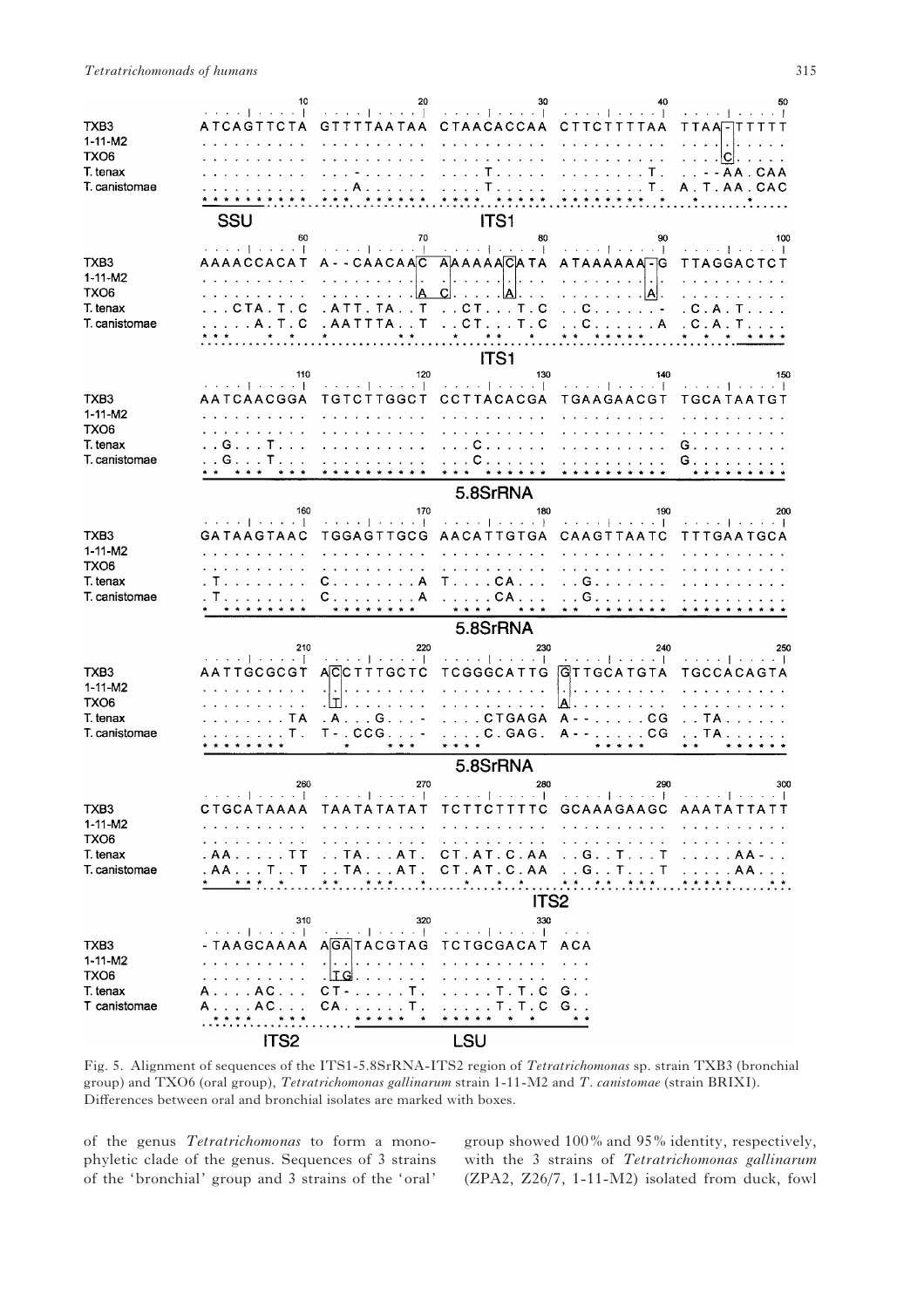and turkey. The members of the genus Trichomonas including T. vaginalis and oral parasites of humans  $(T. tenax)$  and dog  $(T. canistomae)$  formed a distinct, statistically well-supported clade.

Why were only tetratrichomonads found among the archival axenic strains isolated in Tallin ? According to Teras et al. (1980), numerous xenic trichomonad isolates were obtained during the Tallin study that was aimed at revealing the aetiological role of Trichomonas tenax in human lung pathologies. All were assumed to be  $T$ . tenax and it is likely that the true T. tenax isolates were present among them. Axenization of some of these cultures was later attempted with variable success and axenic cultures only were further maintained for use in laboratory experiments. The authors employed their original technique of axenization using a complex TT-1 medium with antibiotics, gradual transition from biphasic to monophasic culture and U-tube migration (Teras et al. 1970). It is generally known that unlike some other trichomonad species, T. tenax is rather difficult to axenize. A critical step in T. tenax axenization is pre-adaptation of the trichomonads to bacteria-free conditions in monoxenic culture with a kinetoplastid flagellate such as Trypanosoma cruzi (Diamond, 1962) or Crithidia sp. (Feki and Molet, 1982). It can be assumed that the method employed by the Estonian workers, that did not involve the monoxenic cultivation step, might exert a negative selection pressure against T. tenax, while permitting axenic growth of tetratrichomonads. It should be noted in this context that attempts to establish axenic cultures directly from the bacterial xenic stage by us as well as by others were unsuccessful (Diamond, 1962; Ribaux, 1979). Repeated attempts in the Prague laboratory to axenize local isolates of T. tenax by adhering strictly to the protocol provided by Teras were also unsuccessful (Urbánková and Kulda, unpublished observations).

#### Differences between the oral and bronchial strains

Roigas et al. (1980) and Kazakova et al. (1985) reported differences in antigenic properties between their isolates from the oral cavity and bronchi of humans. Although we found that all the examined Estonian strains are morphologically indistinguishable, our DNA analyses confirmed the presence of 2 subsets of organisms assigned as the 'oral' and the 'bronchial' groups. The RAPD technique has previously been shown to provide species and/or strainspecific 'fingerprints' of trichomonads (Vanacova et al. 1997; Tachezy et al. 2002). This technique separated the 'oral' group (consisting of oral isolates only) from the 'bronchial' group that included all bronchial isolates and 2 oral isolates. This separation was confirmed by sequencing of ITS1-5.8S rRNA-ITS2 regions.

# Relationships of the Estonian strains to Tetratrichomonas gallinarum

Our morphological observations and genetic analyses have shown a very close relationship of the human tetratrichomonad strains with a common avian species T. gallinarum. There is strong support for the placement of these strains into subgroups of T. gallinarum isolates from domesticated galliform or anseriform birds as confirmed by more extensive genetic analyses involving additional Tetratrichomonas species and strains (Cepicka et al. 2005).

To test whether these birds might be natural hosts of tetratrichomonads isolated from humans, transmission of the bronchial strain TXB5 and the oral strain TXO6 to turkey poults was attempted by intracloacal inoculation. Susceptibility of turkey poults to experimental infection by this route has been reported previously for various axenic strains of T. gallinarum isolated from a ducks, geese and hens (Kulda et al. 1974). Failure of our attempts to transmit tetratrichomonads of human origin, both bronchial (TXB5) and oral (TXO6), to turkey poults, while the turkey  $T$ . gallinarum strain  $(1-11-M2)$ infected all tested animals, indicates biological separation of the human-host-adapted T. gallinarumlike trichomonads. Accordingly a current study on T. gallinarum-like trichomonads (Cepicka et al. 2005) showed that human strains pertinent to a subgroup that includes also trichomonads from galliform and anseriform birds, form an independent, host-specific branch within this subgroup. It cannot be completely ruled out that the failure to infect avian hosts by the human tetratrichomonads resulted from a loss of their infectivity due to prolonged in vitro cultivation. Such an explanation, however, seems unlikely in light of findings on virulence attenuation of related bird pathogens Trichomonas gallinae and Histomonas meleagridis that maintained their infectivity for avian hosts after prolonged in vitro cultivation (Stabler, Honigberg and King, 1964; Dwyer and Honigberg, 1970, 1972).

## The question of pathogenicity of the Estonian strains

All Estonian strains examined in this study were isolated from patients with chronic pulmonary disorders. According to Estonian workers, patients with pulmonary infection by these parasites presented specific humoral response at the serological examination (Kazakova et al. 1979, 1980; Roigas et al. 1980) and reacted positively in intradermal test for delayed hypersensitivity with corpuscular antigen from axenic Estonian isolates but not with those from Trichomonas vaginalis or Pentatrichomonas hominis (Sardis et al. 1983). Intraperitoneal inoculation of the axenic isolates into laboratory mice induced selfhealing fibrinous peritonitis with transient exudative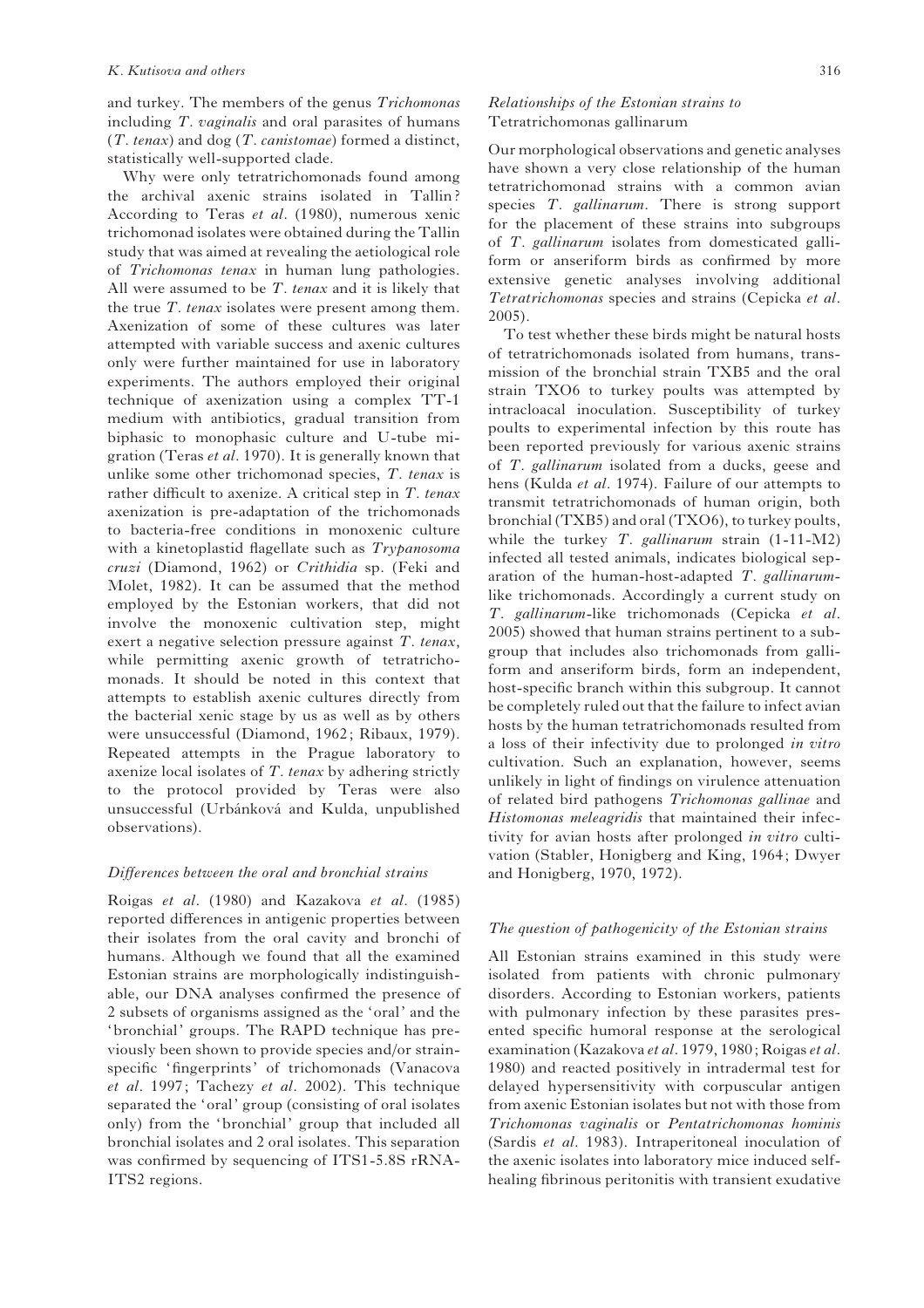period and localized inflammatory foci that were eventually encapsulated (Sardis et al. 1982). No invasions of internal organs typical for infections with virulent strains of  $T.$  vaginalis or  $T.$  gallinae were observed. However, the possibility of virulence attenuation by prolonged in vitro cultivation should be considered. More recently, Bozner and Demes (1991a) characterized cell-associated as well as secreted proteolytic activities of the Estonian TXB1 strain (reported as Trichomonas tenax). The major proteolytic activity was ascribed to cysteine proteinases. These authors also showed activity of secreted proteinases against 4 native types of collagens (Bozner and Demes,  $1991b$ ), a property that may further support presumable pathogenic potential of the tetratrichomonad strains for humans. It is tempting to speculate that trichomonads isolated in Tallin that were identified in this study to be members of the Tetratrichomonas genus might be responsible for pulmonary pathologies ascribed to T. tenax. However, equivocal evidence on their primary pathogenicity is not yet available.

## Conclusions

Results presented in this paper identify a novel trichomonad flagellate from lungs and the oral cavity of humans that has not previously been recognized as a human parasite. The organism belongs to the genus Tetratrichomonas being closely related to the avian species Tetratrichomonas gallinarum. We refrain, at present, from naming the species as the taxonomy of the Tetratrichomonas genus is unsettled. Current data indicate that  $T$ . *gallinarum* apparently is a species complex comprising several major groups, each with additional cryptic taxons (Cepicka et al. 2004). The human isolates clearly belong to the  $T$ . gallinarum complex. Further studies are required to clarify (i) whether the human infections are zoonotic and if so, which avian host may serve as a source of infection (ii) how frequent the human infections by tetratrichomonads are (iii) what their geographical distribution is, and (iv) and what is the pathogenic potential of these parasites.

This work was supported by grant 264/1999 (J.T.) from the Grant Agency of the Charles University in Prague. The authors wish to thank to Dr E. M. Roigas, Dr I. I. Kazakova, Dr H. Sardis-Tompel and other workers of the former Department of Protozoology, Institute of Experimental Biology, Estonian Academy of Science in Tallin, who were involved in projects that lead to isolation of the trichomonad strains employed in this study.

#### REFERENCES

Bozner, P. and Demes, P. (1991a). Cell-associated and extracellular proteolytic activity of an oral flagellate, Trichomonas tenax. Archives of Oral Biology 36, 77–83.

Bozner, P. and Demes, P.  $(1991b)$ . Degradation of collagen types I, III, IV and V by extracellular

proteinases of an oral flagellate Trichomonas tenax. Archives of Oral Biology 36, 765–770.

- Cepicka, I., Kutisova, K., Tachezy, J., Kulda, J. and Flegr, J. (2005). Cryptic species within the Tetratrichomonas gallinarum species complex revealed by molecular polymorphism. Veterinary Parasitology 28, 11–21.
- Clark, G. C. and Diamond, L. S. (2002). Methods for cultivation of luminal parasitic protists of clinical importance. Clinical Microbiology Reviews 15, 329–341.
- Crespo, R., Walker, R. L., Nordhausen, R., Sawyer, S. J. and Manalac, R. B. (2001). Salpingitis in Pekin ducks associated with concurrent infection with Tetratrichomonas sp. and Escherichia coli. Journal of Veterinary Diagnostic Investigation 13, 240–245.
- Diamond, L. S. (1962). Axenic cultivation of Trichomonas tenax, the oral flagellate of man. I. Establishment of cultures. Journal of Protozoology 9, 442-444.
- Duboucher, C., Farto-Bensasson, F., Cheron, M., Peltier, J. Y., Beaufils, F. and Perie, G. (2000). Lymph node infection by Trichomonas tenax: Report of a case with co-infection by Mycobacterium tuberculosis. Human Pathology 31, 1317–1321.
- Duboucher, C., Mogenet, M. and Perie, G. (1995). Salivary trichomoniasis – A case report of infestation of a submaxillary gland by Trichomonas tenax. Archives of Pathology and Laboratory Medicine 119, 277–279.
- Duboucher, C., Noel, C., Durand-Joly, I., Gerbod, D., Delgado-Viscogliosi, P., Jouveshomme, S., Leclerc, C., Cartolano, G. L., Dei-Cas, E., Capron, M. and Viscogliosi, E. (2003). Pulmonary coinfection by Trichomonas vaginalis and Pneumocystis sp. as a novel manifestation of aids. Human Pathology 34, 508–511.
- Dwyer, D. M. and Honigberg, B. M. (1970). Effects of certain laboratory procedures on the virulence of Histomonas meleagridis for turkeys and chickens. Journal of Parasitology 56, 694–700.
- Dwyer, D. M. and Honigberg, B. M. (1972). Immunologic analysis by quantitative fluorescent antibody methods of effects of prolonged cultivation of Histomonas meleagridis for turkeys and chickens. Journal of Parasitology 39, 39–52.
- Feki, A. and Molet, B. (1982). Trichomonas tenax: axenization of another strain. Transactions of the Royal Society of Tropical Medicine and Hygiene 76, 425.
- Feki, A., Molet, B., Haag, R. and Kremer, M. (1981). Les protozoaires de la cavité buccale humaine: Corrélations épidémiologiques et possibilités pathogéniques. Journal de Biologie Buccale 9, 155–161.
- Felleisen, R. (1997). Comparative sequence analysis of 5.8S rRNA genes and internal transcribed spacer (ITS) regions of trichomonadid protozoa. Parasitology 115, 111–119.
- Felsenstein, J. (1997). PHYLIP phylogeny interface package (version 3.2). Cladistics 5, 164–166.
- Hall, T. A. (1999). BioEdit: a user-friendly biological sequence alignment editor and analysis program for Windows 95/98/NT. Nucleic Acids Symposium Series 41, 95–98.
- Hampl, V., Pavlicek, A. and Flegr, J. (2001). Construction and bootstrap analysis of DNA fingerprinting-based phylogenetic tree with the freeware program FreeTree: application to trichomonad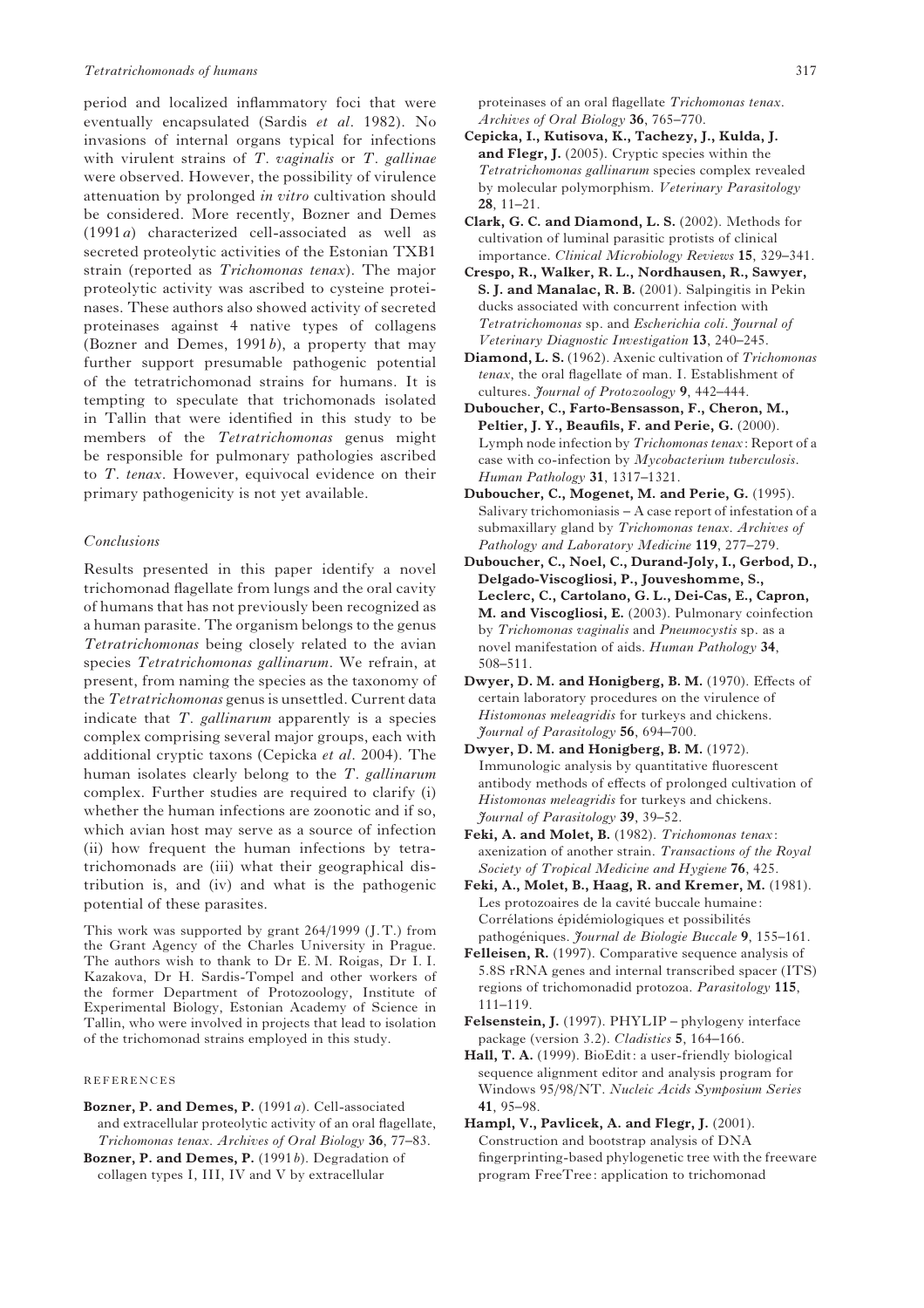parasites. International Journal of Systematic and Evolutionary Microbiology 51, 731–735.

Hersh, S. M. (1985). Pulmonary trichomoniasis and Trichomonas tenax. Journal of Medical Microbiology 20,  $1 - 10$ 

Hiemstra, J., Van Bel, F. and Berger, H. M. (1984). Can Trichomonas vaginalis cause pneumonia in newborn babies ? British Medical Journal 289, 355–356.

Honigberg, B. M. (1990). Trichomonads found outside the urogenital tract of humans. In Trichomonads Parasitic in Humans (ed. Honigberg, B. M.), pp. 342–393. Springer-Verlag, New York.

Honigberg, B. M. and Burgess, D. E. (1994). Trichomonads of importance in human medicine including Dietamoeba fragilis. In Parasitic Protozoa (ed. Kreier, J. P.), pp. 1–109. Academic Press, San Diego.

Kazakova, I., Roigas, E. and Teras, J. (1977). Comparative investigations of the antigenic properties of trichomonads isolated from the human oral cavity and bronchial tubes. In 5th International Congress of Protozoology, p. 177. New York City, 26 June–2 July 1977.

Kazakova, I., Teras, J., Roigas, E., Sardis, C. H., Kumm, R. and Kaal, V. (1980). Trichomonad invasion in respiratory tract and specific agglutinins in the blood sera of patients suffering from lung diseases. Izvestii Akademii Nauk Estonskoi SSR (Biologiia) 29, 85–94. In Russian, English summary.

Kazakova, I. I., Roigas, E., Teras, J. and Kumm, R. (1979). Specific antibodies in the blood sera of patients harbouring trichomonads in their auditory passages. In Theoretical and Practical Problems of Parasitology, pp. 39–40. Tartu. In Russian.

Kazakova, I. I., Teras, J., Roigas, E. M. and Sardis, H. (1985). Intraspecific antigenic differences between Trichomonas strains isolated from the human respiratory tract and oral cavity. Medicinskaia Parazitologia Moscow 4, 34–38. In Russian, English summary.

Kikuta, N., Yamamoto, A., Fukura, K. and Goto, N. (1997). Specific and sensitive detection of Trichomonas tenax by the polymerase chain reaction. Letters in Applied Microbiology 24, 193–197.

Kulda, J., Suchankova, E. and Svoboda, S. (1974). Studies of the pathogenicity of Tetratrichomonas gallinarum in mice and turkey poults. Acta Veterinaria (Brno) 43, 53–64.

Kulda, J., Vojtechovska, M., Tachezy, J., Demes, P. and Kunzova, E. (1982). Metronidazole resistance of Trichomonas vaginalis as a course of treatment failure in trichomoniasis. British Journal of Venereal Diseases 58, 394–399.

Lewis, K. L., Doherty, D. E., Ribes, J., Seabolt, J. P. and Bensadoun, E. S. (2003). Empyema caused by Trichomonas. Chest 123, 291–292.

Martin, C. H. and Robertson, M. (1911). Further observations on the caecal parasites of fowls, with some reference to the rectal fauna of other vertebrates. Quarterly Journal of Microscopical Science 57, 53–81.

McLaren, L. C., Davis, L. E., Healy, G. R. and James, C. G. (1983). Isolation of Trichomonas vaginalis from the respiratory tract of infants with respiratory disease. Pediatrics 71, 888–890.

Nei, M. and Li, W. H. (1979). Mathematical model for studying genetic variation in the terms of restriction endonucleases. Proceedings of the National Academy of Sciences, USA 76, 5269–5273.

Ohkura, T., Suzuki, N. and Hashiguchi, Y. (1985). Invasion of the human respiratory tracts by trichomonads. American Journal of Tropical Medicine and Hygiene 34, 823.

Osborne, P. T., Giltman, L. I. and Uthman, E. O. (1984). Trichomonads in the respiratory tract. A case report and literature review. Acta Cytologica 28, 136–138.

Philippe, H. (1993). MUST, a computer package of Management Utilities for Sequences and Trees. Nucleic Acids Research 21, 5264–5272.

Porcheret, H., Maisonneuve, L., Esteve, V., Jagot, J. L. and Le Pennec, M. P. (2002). Pleural trichomoniasis due to Trichomonas tenax. Revue des Maladies Respiratoires 19, 97–99.

Pramanick, D., Forstova, J. and Pivec, L. (1976). 4 M guanidine hydrochloride applied to the isolation of DNA from different sources. FEBS Letters 62, 81–84.

Rebhun, J. (1964). Pulmonary trichomoniasis associated with a fever of unknown origin. California Medicine 100, 443–444.

Ribaux, C. L. (1979). Étude du protozoaire buccal Trichomonas tenax en microscopie électronique a balayage et en transmission Journal de Biologie Buccale 7, 157–168.

Roigas, E., Teras, J., Kaal, V., Kazakova, I. and Sardis, CH. (1980). Results of quantitative complement fixation and indirect immunofluorescence method with blood sera of persons in cases of trichomonad invasion of lungs. Izvestii Akademii Nauk Estonskoi SSR (Biologiia) 29, 95–102. In Russian, English summary.

Saitou, N. and Nei, M. (1987). The neighbor-joining method – a new method for reconstructing phylogenetic trees. Molecular Biology and Evolution 4, 406–425.

Sardis, C. H., Teras, J., Roigas, E., Kazakova, I. and Trapido, L. (1983). Allergenic properties of trichomonads inhabiting human respiratory tract. Izvestii Akademii Nauk Estonskoi SSR (Biologiia) 32, 134–141.

Sardis, H., Roigas, E. M., Teras, J. H. and Kazakova, I. I. (1982). On the virulence of trichomonad strains isolated from respiratory tract and oral cavity of man. In Problems of Parasitology in Baltic Countries (ed. Teras, J.), pp. 83–85. Akademia Nauk Estonskoi SSR, Vilnius. In Russian.

Schmidt, A. (1895). Ueber parasitäte Protozoen (Trichomonas pulmonalis) im Auswurf. Medizinische Wochenschrift 42, 1181–1183.

Shiota, T., Arizono, N., Morimoto, T., Shimatsu, A. and Nakao, K. (1998). Trichomonas tenax empyema in an immunocompromised patient with advanced cancer. Parasite 5, 375–377.

Stabler, R. M., Honigberg, B. M. and King, V. M. (1964). Effect of certain laboratory procedures on virulence of the Jones' Barn strain of Trichomonas gallinae from pigeons. Journal of Parasitology 50, 36–41.